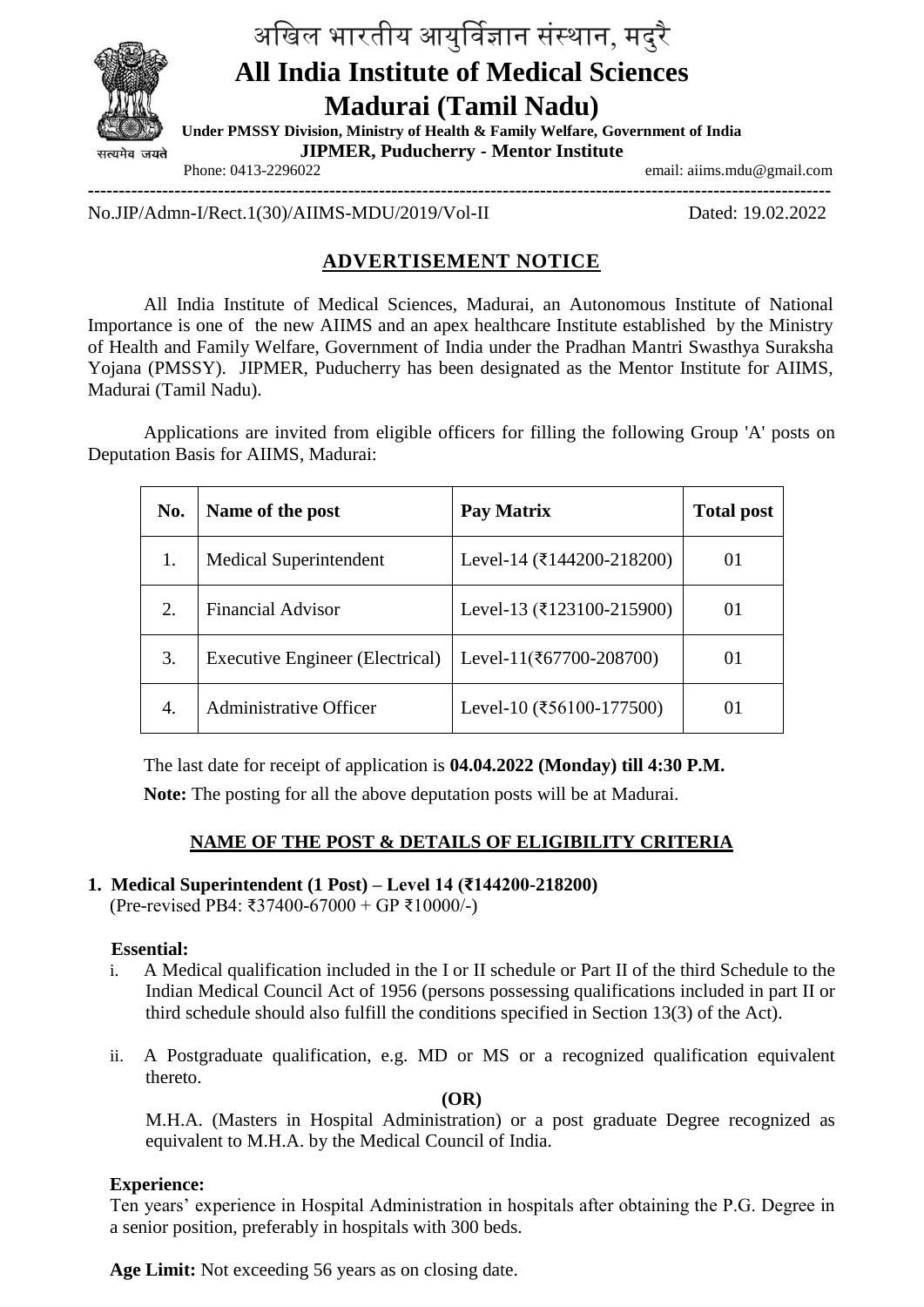#### **2. Financial Advisor (1 Post) – Level 13 (₹123100-215900)**  (Pre-revised PB3: ₹37400-67000 + GP ₹8700/-)

**Essential:** 

Officers from any of the Central Organized Accounts Services holding analogous post **OR** post in Pay-Level-12 (PB-3 with GP of ₹7600/- pre-revised) with 5 years' regular service in the grade.

In the event of not finding suitable officers in the Finance  $\&$  Accounts Departments of Central Statutory / Autonomous Bodies or Public Sector Undertakings holding the post of the level specified above shall be considered.

**Age Limit:** Not exceeding 56 years as on closing date.

**3. Executive Engineer (Electrical) (1 Post) – Level 11 (₹67700-208700)**  (Pre-revised PB3: ₹15600-39100 + GP ₹6600/-)

#### **Essential:**

Holding the post of Executive Engineer (Elec.) on regular basis **OR** Assistant Engineer (Elec.) with 8 years of regular service in the grade, from CPWD.

In the event of suitable candidates not being available from CPWD, similar officers from other Engineering departments of the Central Government/Central Statutory/ Autonomous Bodies shall be considered.

An Officer taken on deputation shall possess a Degree in Electrical Engineering.

**Age Limit:** Not exceeding 56 years as on closing date.

# **4. Administrative Officer (1 Post) – Level 10 (₹56100-177500)**

(Pre-revised PB3: ₹15600-39100+GP ₹5400/-)

**Essential:** Officers under the Central/State Government/U.T. Administrations of the Central Statutory/Autonomous Bodies;

i. Holding analogous posts on regular basis.

#### **(OR)**

ii. With at least 3 years of service in posts in the Pay  $\overline{2}9300-34800 +$  Grade pay of 4600 (OR) equivalent respectively; AND having Degree and experience in Administration and Establishment matters and also preferably in Accounts matters. Officers having MBA or Post Graduate Diploma in personnel management shall be given preference.

**Age Limit:** Not exceeding 56 years as on closing date.

# **Note:**

The initial period of deputation for the above posts shall ordinarily be 3 years from the date of appointment & further extendable as per the orders of the Department of Personnel and Training's O.M. No.6/8/2009-Estt. (Pay II) dated 17.06.2010. Other Terms and Conditions of deputation will be governed by the orders/amendment orders issued by the DOPT from time to time.